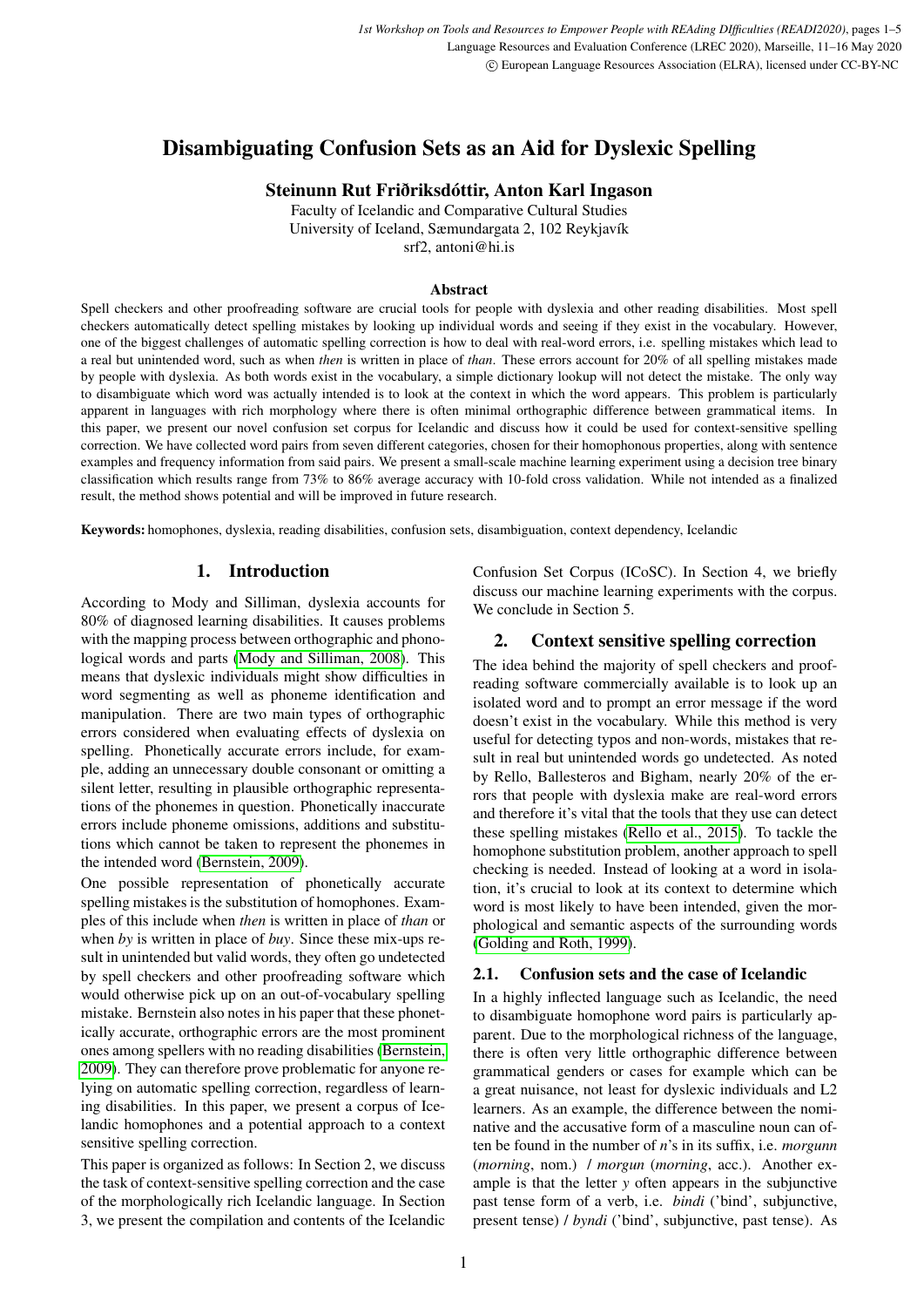an attempt to solve this problem, a confusion set is defined consisting of word candidates that commonly get confused with one another. When a spell checker encounters these words, it tries to evaluate based on the context which candidate from the set is more likely to have been intended.

## 2.2. Previous work

The problem of automatically correcting real-word errors has been addressed by NLP specialists, particularly for high resource languages such as English. In their 2015 paper, Rello et al. presented a system called *Real Check*, which is based on a probabilistic language model, a statistical dependency parser and Google n-grams. They created confusion sets for Spanish using the Levenshtein Automaton dymamic algorithm in order to combat real-word errors. The results from their system is comparable to the state-of-theart spell checkers [\(Rello et al., 2015\)](#page-4-1). In the same year, Rokaya used a combination of the confusion set method and statistical methods to disambiguate semantic errors in Arabic [\(Rokaya, 2015\)](#page-4-2) and Samani M.H., Rahimi Z. and Rahimi S. addressed real-word spelling mistakes in Persian using n-gram based context retrieval for confusion sets [\(Samani et al., 2015\)](#page-4-3). Both experiments resulted in around 85-90% precision rate. In the case of Icelandic, Ingason et al. conducted a small-scale experiment in 2009 using feature extraction from the context of confusion set candidates. These features were then fed to the Naive Bayes and Winnow algorithms with promising results. We hope to expand this research in our experiments, using a much larger database than previously available.

## 3. The Icelandic Confusion Set Corpus

The focus of our research was gathering data for what has now become *The Icelandic Confusion Set Corpus* (hereinafter referred to as the ICoSC). It was compiled during the course of three months in the winter of 2019. This task was only made possible through the 2017 release of the *Icelandic Gigaword Corpus* (IGC) [\(Steingrímsson et al.,](#page-4-4) [2018\)](#page-4-4), which consists of about 1.3 billion running words of text, tagged morphologically using *IceStagger* [\(Loftsson](#page-4-5) [and Östling, 2013\)](#page-4-5). The IGC is divided into 6 text categories, including media text, official documents and the text collection of the Árni Magnússon Institute for Icelandic studies. In our project, we cross-referenced the IGC with the *Database of Icelandic Morphology* [\(Bjarnadóttir et al.,](#page-3-2) [2019\)](#page-3-2) in order to ensure that the dataset would cover as many word pairings as possible. We start by collecting words containing a chosen letter pair (i.e. *y/i*) from the DIM and then collect sentence examples and frequency information from the IGC about those pairs. The end result has been made available under a CC-BY licence on CLARIN-IS, the Icelandic repository for the European Research Infrastructure for Language Resources and Technology.

#### 3.1. Content

The ICoSC consists of seven categories of confusion sets, selected for their linguistic properties as homophones, separated orthographically by a single letter. Each category includes a text file which contains the full list of words from that category. It also contains a text file containing all sentences from the IGC which contain said word. The sentence examples are organized so that each word from the word list appears, preceded by two semicolons and followed by the appropriate sentence examples. Each line in the sentence examples contains a word and a PoS tag, separated by a tab. The confusion set categories are:

- 196 pairs containing y/i (*leyti 'extent' / leiti 'search'*): In modern Icelandic, there is no phonetic distinction between these sounds (both of which are pronounced as [I]) and thus their distinction is purely historical. The use of y refers to a vowel mutation from another, related word, some of which are derived from Danish. Confusing words that differ only by these letters is therefore very common when writing Icelandic.
- 150 pairs containing ý/í (*sýn 'vision' / sín 'theirs (possessive reflexive)'*): The same goes for these sounds, which are both pronounced as [i]. The original rounding of y and ý started merging with the unrounded counterparts of these sounds in the 14th century and the sounds in question have remained merged since the 17th century [\(Gunnlaugsson, 1994\)](#page-3-3).
- 1203 pairs containing nn/n (*forvitinn 'curious(masc.)' / forvitin 'curious (fem.)'*): The alveolar nasal [n] is not elongated and therefore there is no real distinction between these sounds in pronunciation (although the preceding vowel to a double n is often elongated). The distinction between them is often grammatical and refers to whether the word has a feminine or masculine grammatical gender. However, the rules on when to write each vary and have plenty of exceptions, many of which are taught as something to remember by heart. It is therefore common for both native and nonnative speakers to make spelling and/or grammar mistakes in these type of words.
- 8 pairs commonly confused by Icelandic speakers: These confusion sets could prove useful in grammar correction as their difference is in their morphological information rather than their orthography. These include for example *mig/mér* (*'me' (accusative)* / *'me' (dative)*) which commonly get confused when followed by experiencer-subject verbs [\(Jónsson and](#page-3-4) [Eythórsson, 2005;](#page-3-4) [Ingason, 2010;](#page-3-5) [Thráinsson, 2013;](#page-4-6) [Nowenstein, 2017\)](#page-4-7).
- 24 pairs containing hv/kv (*hvað 'what' / kvað 'chanted'*): Hv and kv in initial position are homophones for the majority of Icelandic speakers who pronounce both as  $[k^h v-]$ . Exceptions to this can be found in Southern Icelanders, where the initial phone is the fricative [x] [\(Rögnvaldsson, 2013\)](#page-4-8).
- 42 pairs containing rð/ðr (*veðri 'weather' (dative)* / *verði 'will become'*): Included due to their potential confusability, though they are strictly speaking not homophones. These pairs are often used in tongue twisters.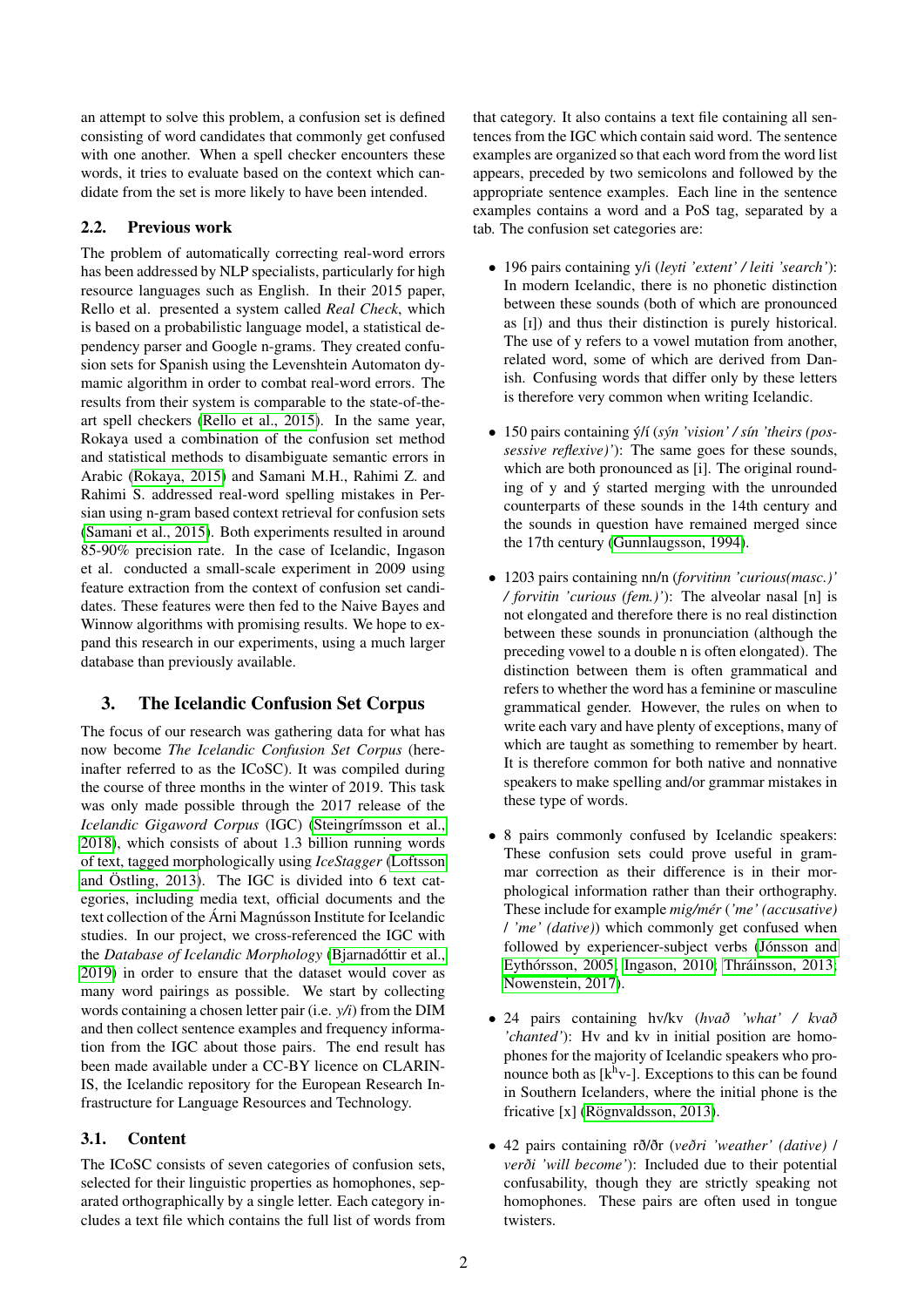|         |                                               |       | Word form Total POS tags and their frequency Word form Total POS tags and their frequency Grammatically disjoint Grammatically identical Min freq |              |              |     |
|---------|-----------------------------------------------|-------|---------------------------------------------------------------------------------------------------------------------------------------------------|--------------|--------------|-----|
| skyldi  | 1335 ['svg3eb', 1170, 'svg1eb', 144 skildi    |       | 775 ['sfg3eb', 518, 'sfg1eb', 203, 's                                                                                                             | <b>FALSE</b> | <b>FALSE</b> | 775 |
| skyldu  | 313 ['svg3fb', 173, 'nveo', 103, 'nv skildu   |       | 149 ['sfg3fb', 138, 'svg3fb', 6, 'sbg.                                                                                                            | <b>FALSE</b> | <b>FALSE</b> | 149 |
| leyst   | 129 ['ssg', 79, 'sbghfn', 30, 'sbgher leist   |       | 118 ['sfm3eb', 114, 'sfg2eb', 3, 'sfi                                                                                                             | <b>TRUE</b>  | <b>FALSE</b> | 118 |
| breytt  | 267 ['sbghen', 147, 'ssg', 105, 'lhee breitt  |       | 113 ['aa', 42, 'lhensf', 26, 'sbghen'                                                                                                             | <b>FALSE</b> | <b>FALSE</b> | 113 |
| eytt    | 99 ['ssg', 82, 'sbghen', 15, 'lhensf eitt     |       | 3145 ['tfheo', 1050, 'foheo', 683, 't                                                                                                             | <b>FALSE</b> | <b>FALSE</b> | 99  |
| lyst    | 60 ['nveo', 31, 'nveb', 21, 'ssg', 6, list    |       | 134 ['nveo', 54, 'nveb', 47, 'nven',                                                                                                              | <b>FALSE</b> | <b>FALSE</b> | 60  |
| skyldum | 98 ['svg1fb', 52, 'nvfb', 28, 'sfg1f(skildum) |       | 60 ['sfg1fb', 58, 'nhfb', 2]                                                                                                                      | <b>TRUE</b>  | <b>FALSE</b> | 60  |
| leyti   | 1105 ['nheb', 866, 'nheo', 239]               | leiti | 44 ['nheb', 33, 'svg3fn', 4, 'nhebs                                                                                                               | <b>FALSE</b> | <b>FALSE</b> | 44  |
| ynni    | 44 ['svg3eb', 37, 'svg1eb', 7]                | inni  | 1796 ['aa', 1775, 'nheb', 7, 'nkeb', 4                                                                                                            | <b>TRUE</b>  | <b>FALSE</b> | 44  |
|         |                                               |       |                                                                                                                                                   |              |              |     |

<span id="page-2-0"></span>Figure 1: Frequency table for category y/i

• 110 pairs containing rr/r (*klárri 'smart' (indef. fem. dative)* / *klári 'smart' (def. masc. nominative)*): Included due to their potential confusability, as the pronunciation difference is only in the preceding vowel, similar to the nn/n-pairs.

The ICoSC also includes CSV spreadsheets which contain all the confusion sets collected for each category and their frequencies. These files are organized in the following way: for each confusion set, each candidate appears with its total frequency in the IGC. The following column shows the frequency of each possible PoS tag for the candidate in question. In the seventh and eight column, binary values appear which refer to whether the confusion set is grammatically disjoint (the two candidates have no PoS tags in common) or grammatically identical (all PoS tags are identical for the two candidates). In the final column, the frequency of the less frequent candidate of the set is shown, which can be used to determine which sets are viable in an experiment. An example of a frequency table can be found in Figure [1.](#page-2-0) As the n/nn examples are by far the most frequent confusion sets, the corpus also includes a word list and sentence examples for the 55 most frequent sets from that category. All files have UTF-8 encoding.

#### 3.2. Particular uses for dyslexia in Icelandic

According to Sigurmundsdóttir and Torfadóttir (2020), learning disabilities such as dyslexia cause problems in spelling that may be even harder to attack than similar problems in reading. As people with dyslexia have a weaker phonological awareness, the conversion of sounds to orthographic symbols is often problematic. They explain that the most common symptoms of dyslexia in spelling are:

- Omission of letters.
- Difficulties distinguishing between long and short vowels. This is particularly problematic when deciding whether or not there should be a double consonant in Icelandic words, i.e. *áttu (had)* / *átu* (ate).
- Difficulties distinguishing between voiced and unvoiced consonants, i.e. *magi (stomach)* / *maki (romantic partner)*.
- Difficulties distinguishing between phonetically similar letters, i.e. *dýr (animal)* / *dyr (door)*.
- Letter switching.

As at least three of these cases can easily lead to accidental homophone mix-ups in Icelandic, a confusion set classification method is vital for the creation of a context sensitive spelling correction suitable for people with reading disabilities.

#### 3.3. Uses for L2 learners

Another group of people that could benefit in particular from a context-sensitive proofreading software are those who are learning Icelandic as a second language. The number of immigrants living in Iceland has been steadily growing in recent years. In her 2017 pilot study, Arnórsdóttir tried to shed light on which mistakes non-native speakers are most likely to make when speaking Icelandic [\(Arnórs](#page-3-6)[dóttir, 2017\)](#page-3-6). She compared the performance of Francophone and German speakers. Her results indicate that Francophones struggle more with grammatical genders and case agreement than Germans do, indicating that language transfer might be harder from the roman languages than from other germanic languages. In any case, this indicates that L2 learners could benefit significantly from a contextsensitive spell checker.

#### 4. Machine learning approach

After the compilation of the ICoSC, we conducted a small scale machine learning experiment on the data, using three distinct categories of confusion sets. They are:

- Grammatically disjoint word pairs *(they/them)*: The PoS tags for each word never overlap with the other. This is very common for Icelandic. We tested 60 pairs from this category (42 taken from the *n/nn* category, 6 from the *y/i* category, 5 from the *ý/í* category and 7 from the *various* (grammatically separated) category);
- Grammatically identical word pairs *(principle/principal)*: Both words within the pair belong to the same distributional class and differ only by semantics. Somewhat surprisingly, this turned out to be the smallest category in our research where only seven word pairs had high enough frequency to be of value (3 are from the *y/i* category, 2 are from the *ý/í* category and 2 are from the *n/nn* category);
- Word pairs that fall under neither aforementioned category and thus the words within the pair can differ both in their semantic and syntactic properties, *(lose/loose)*. We tested 25 pairs from this category (8 from the *n/nn* category, 10 from the *y/i* category and 7 from the *ý/í* category).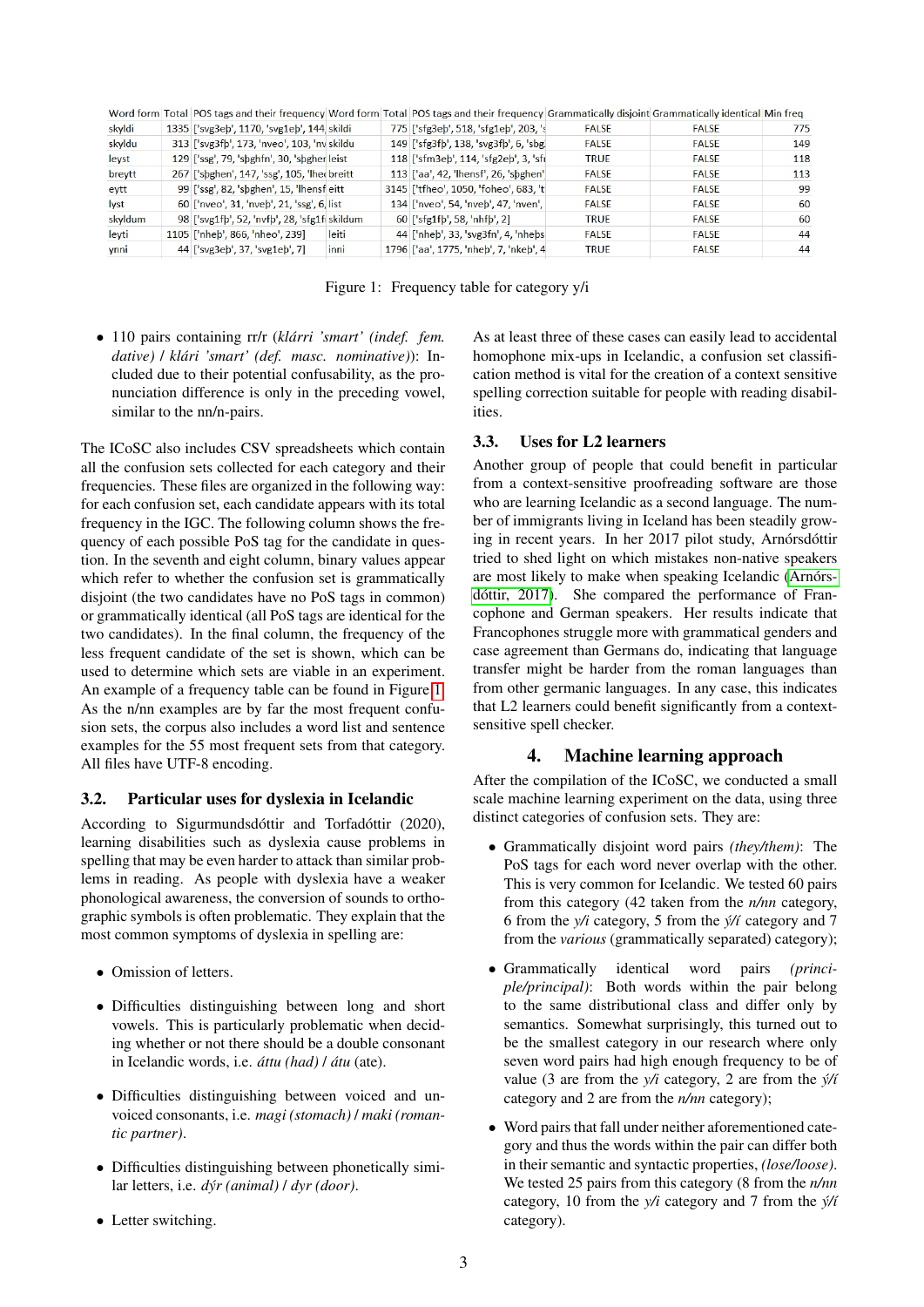The algorithm performs best on grammatically disjoint pairs, which suggest that the results could be significantly improved with a more careful consideration of the linguistic features of the context words, as they are less likely to overlap. On the other hand, the algorithm performs worst on grammatically identical pairs, where the difference between candidates is purely semantic. This could potentially be improved by looking at their semantic distance. It should be noted though that the number of grammatically identical sets is significantly lower than that of the other categories and may not be properly representative.



<span id="page-3-7"></span>Figure 2: Feature importance for neytt 'consumed' / neitt 'anything'

In our experiment, first published in Friðriksdóttir and Ingason 2020, we used the decision tree algorithm from Scikit learn [\(Pedregosa et al., 2011\)](#page-4-9) to create a binary classifier. We extracted linguistic features from the context of the confusion set candidates, taking into consideration the two closest words to the left of the candidate as well as the single closest word to the right of the candidate. As Icelandic grammar is quite regular, the presence of a finite verb for example can give a lot of important grammatical information of the neighbor word. We chose this narrow context for its simplicity, but adding the second word to the left is intended to capture the subject of the phrase (i.e. *"he is happy"* or *"the girl is running"*). The features were handpicked by the authors for their assumed generalizability and have binary values (true/false). The following were considered for both left and right context words: is nominal (words with grammatical case, such as nouns and pronouns); is finite (a verb that inflects for person agreement); is nominative; is oblique (has some grammatical case other than nominative); is a particle. For the word second to the left of the target word we consider if it is feminine or masculine. Example of the feature importance for a specific confusion set can be seen in Figure [2.](#page-3-7) The results were obtained using 10-fold cross validation on all the sentence examples in the data containing the two candidates. While our experiment should be considered as proof of concept rather than a finalized result, the average precision obtained for all categories ranged from 73-86% (see Table 1 which includes average for all word pairs taken from the two types of categories), indicating that results could be perfected with further research.

| Type      | Accuracy | Precision | Recall | F-score |
|-----------|----------|-----------|--------|---------|
| Disjoint  | 0.78     | 0.77      | 0.76   | 0.75    |
| Identical | 0.73     | 0.68      | 0.66   | 0.64    |
| Overlap   | 0.79     | 0.75      | 0.68   | 0.68    |
| v/i       | 0.86     | 0.76      | 0.74   | 0.73    |
| ý/í       | 0.79     | 0.82      | 0.79   | 0.78    |
| nn/n      | 0.75     | 0.74      | 0.73   | 0.70    |
| Various   | 0.75     | 0.71      | 0.66   | 0.66    |

Table 1: Average scores for categories.

#### 5. Conclusion

In recent years, Icelandic primary schools have tested children for reading disabilities within their first three months of attendance in order to ensure early intervention and that every child gets appropriate support while learning to read [\(Sigurmundsdóttir and Torfadóttir, 2020\)](#page-4-10). The resources available for dyslexic adults are nevertheless scarce and mostly focused on reading rather than writing. No opensource spell-checking tools exist for Icelandic when this is written. The three most commonly used are Púki Writing Error Protection, Skrambi, and an Icelandic version of the Hunspell-spell checker. None of them is actually contextsensitive, although Skrambi offers a very limited confusion set lookup [\(Nikulásdóttir et al., 2017\)](#page-4-11). However, the number of Icelandic language technology resources has finally started to grow thanks to The Icelandic language technology programme 2018-2022. It is our hope that the compilation of the ICoSC will lead to further development in context-sensitive proofreading tools, suitable for the needs of people with dyslexia and other reading disabilities.

## 6. Bibliographical References

- <span id="page-3-6"></span>Arnórsdóttir, A. L. (2017). *Je parle très bien l'islandais, surtout à l'écrit: recherche sur les transferts du français vers l'islandais chez les apprenants francophones*. Unpublished BA-thesis, University of Iceland.
- <span id="page-3-0"></span>Bernstein, S. E. (2009). Phonology, decoding, and lexical compensation in vowel spelling errors made by children with dyslexia. *Reading and Writing*, 22(3):307–331.
- <span id="page-3-2"></span>Bjarnadóttir, K., Hlynsdóttir, K. I., and Steingrímsson, S. (2019). DIM: The Database of Icelandic Morphology. In *Proceedings of the 22nd Nordic Conference on Computational Linguistics*, NODALIDA 2019, Turku, Finland.
- Friðriksdóttir, S. R. and Ingason, A. K. (2020). Disambiguating confusion sets in a language with rich morphology. In *The 12th International Conference on Agents and Artificial Intelligence (ICAART 2020)*, number 1, pages 446–451.
- <span id="page-3-1"></span>Golding, A. R. and Roth, D. (1999). A winnow-based approach to context-sensitive spelling correction. *Machine learning*, 34(1-3):107–130.
- <span id="page-3-3"></span>Gunnlaugsson, G. M. (1994). *Um afkringingu á/y, y, ey/í ` íslensku*. Málvísindastofnun Háskóla Íslands.
- <span id="page-3-5"></span>Ingason, A. K. (2010). Productivity of non-default case. *Working papers in Scandinavian syntax*, 85:65–117.
- <span id="page-3-4"></span>Jónsson, J. G. and Eythórsson, T. (2005). Variation in subject case marking in Insular Scandinavian. *Nordic Journal of Linguistics*, 28.2:223–245.